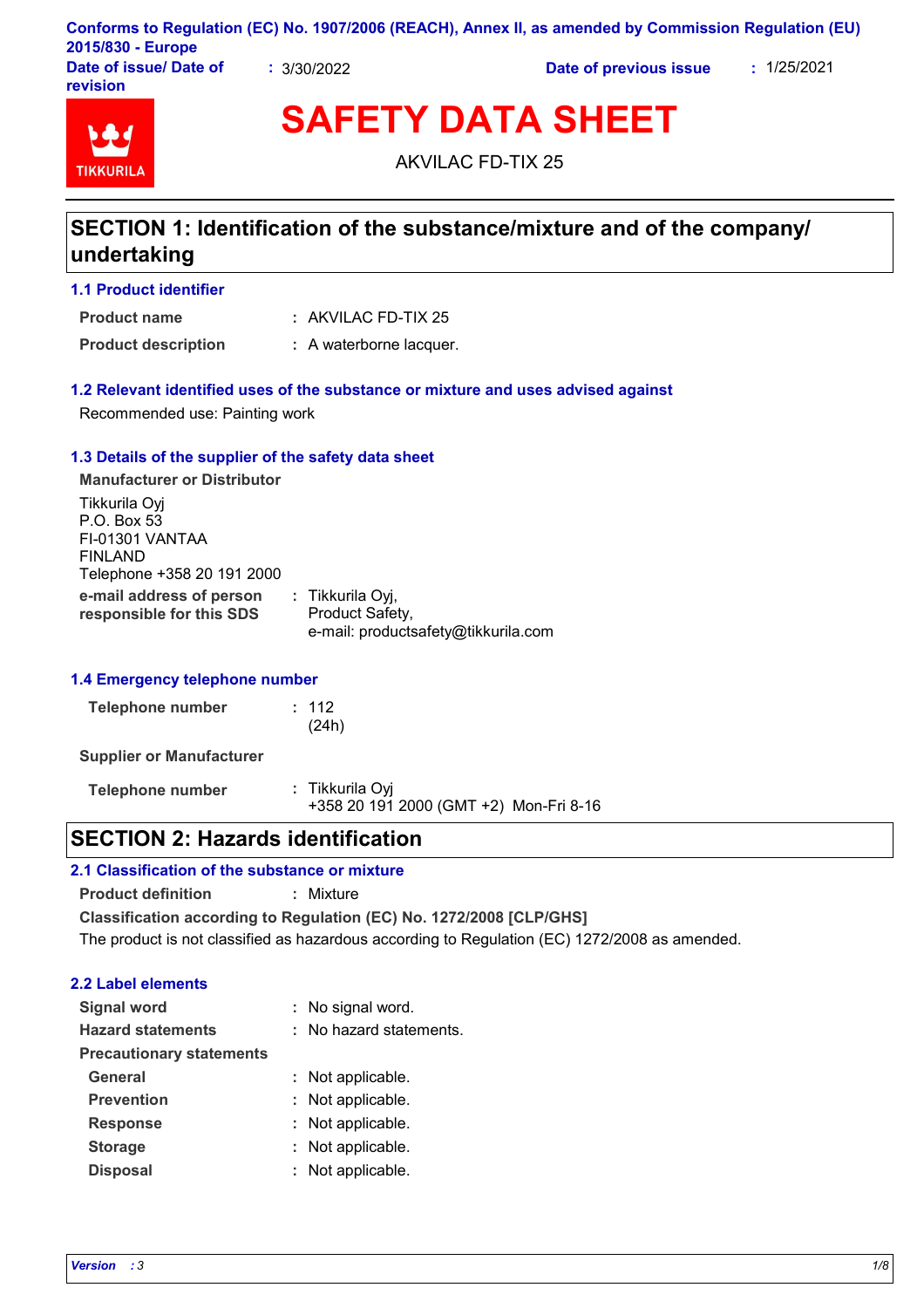| : Contains 1,2-benzisothiazol-3(2H)-one (BIT) and reaction mass of 5-chloro-2-methyl-<br><b>Supplemental label</b><br>2H-isothiazol-3-one and 2-methyl-2H-isothiazol-3-one (3:1) (C(M)IT/MIT (3:1)). May<br>elements<br>produce an allergic reaction. Safety data sheet available on request.<br>Wear protective gloves. | Date of issue/Date of revision | 30.03.2022 Date of previous issue | 25.01.2021. | AKVILAC FD-TIX 25 |
|--------------------------------------------------------------------------------------------------------------------------------------------------------------------------------------------------------------------------------------------------------------------------------------------------------------------------|--------------------------------|-----------------------------------|-------------|-------------------|
|                                                                                                                                                                                                                                                                                                                          |                                |                                   |             |                   |

#### **Treated articles**

This product contains a biocidal product for the preservation of the product during storage. Contains C(M)IT/MIT (3:1) and BIT.

#### **2.3 Other hazards**

**Other hazards which do : not result in classification** : None known.

# **SECTION 3: Composition/information on ingredients**

|                                                                                                                              |                                        |               | <b>Classification</b>                                                                                                                                                                                                 |              |
|------------------------------------------------------------------------------------------------------------------------------|----------------------------------------|---------------|-----------------------------------------------------------------------------------------------------------------------------------------------------------------------------------------------------------------------|--------------|
| <b>Product/ingredient</b><br>name                                                                                            | <b>Identifiers</b>                     | $\frac{9}{6}$ | <b>Regulation (EC) No.</b><br>1272/2008 [CLP]                                                                                                                                                                         | <b>Notes</b> |
| $1/2$ -benzisothiazol-3(2H)-one (BIT)                                                                                        | EC: 220-120-9<br>CAS: 2634-33-5        | < 0.05        | Acute Tox. 4, H302<br>Skin Irrit. 2, H315<br>Eye Dam. 1, H318<br><b>Skin Sens. 1, H317</b><br>Aquatic Acute 1, H400 (M=1)<br>Aquatic Chronic 2, H411                                                                  |              |
| reaction mass of 5-chloro-2-methyl-<br>2H-isothiazol-3-one and 2-methyl-<br>2H-isothiazol-3-one (3:1) (C(M)IT/<br>MIT (3:1)) | CAS: 55965-84-9<br>Index: 613-167-00-5 | < 0.0015      | Acute Tox. 3, H301<br>Acute Tox. 2, H310<br>Acute Tox. 2, H330<br>Skin Corr. 1C, H314<br>Eye Dam. 1, H318<br>Skin Sens. 1A, H317<br>Aquatic Acute 1, H400 (M=100)<br>Aquatic Chronic 1, H410 (M=100)<br><b>EUH071</b> |              |
|                                                                                                                              |                                        |               | See Section 16 for the full<br>text of the H statements<br>declared above.                                                                                                                                            |              |

There are no additional ingredients present which, within the current knowledge of the supplier, are classified and contribute to the classification of the substance and hence require reporting in this section.

There are no additional ingredients present which, within the current knowledge of the supplier and in the concentrations applicable, are classified as hazardous to health or the environment, are PBTs or vPvBs or have been assigned a workplace exposure limit and hence require reporting in this section.

Occupational exposure limits, if available, are listed in Section 8.

Notes, if applicable, refer to Notes given in Annex VI of 1272/2008/EC.

# **SECTION 4: First aid measures**

#### **4.1 Description of first aid measures**

| General             | : In all cases of doubt, or when symptoms persist, seek medical attention. Show this<br>safety data sheet or label to the doctor if possible.                                                        |
|---------------------|------------------------------------------------------------------------------------------------------------------------------------------------------------------------------------------------------|
| Eye contact         | : Check for and remove any contact lenses. Immediately flush eyes with plenty of<br>lukewarm water, keeping eyelids open. Continue to rinse for at least 15 minutes.                                 |
| <b>Inhalation</b>   | $:$ Remove to fresh air.                                                                                                                                                                             |
| <b>Skin contact</b> | : Wash skin thoroughly with soap and water or use recognized skin cleanser. Do<br>NOT use solvents or thinners.                                                                                      |
| Ingestion           | : If accidentally swallowed rinse the mouth with plenty of water (only if the person is<br>conscious). If significant amounts have been swallowed or if symptoms persist,<br>seek medical attention. |

#### **4.2 Most important symptoms and effects, both acute and delayed**

See Section 11 for more detailed information on health effects and symptoms.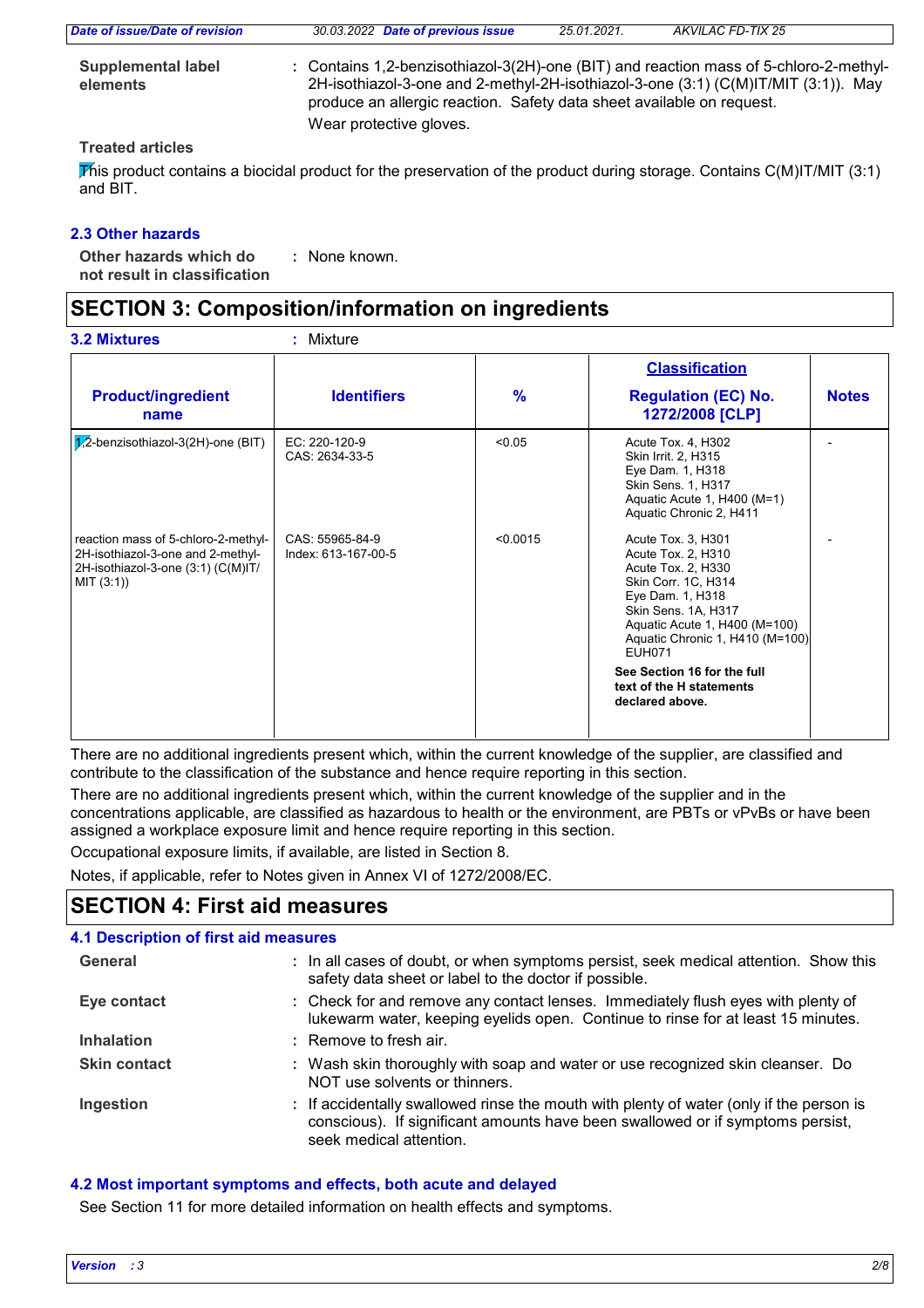#### Contains:

1,2-benzisothiazol-3(2H)-one (BIT)

reaction mass of 5-chloro-2-methyl-2H-isothiazol-3-one and 2-methyl-2H-isothiazol-3-one (3:1) (C(M)IT/MIT (3:1)) May produce an allergic reaction.

#### **4.3 Indication of any immediate medical attention and special treatment needed**

None.

#### Use water spray to keep fire-exposed containers cool. Do not release runoff from **:** fire to drains or watercourses. **Hazardous combustion products Hazards from the substance or mixture** When exposed to high temperatures, hazardous decomposition products may be **:** produced, such as carbon monoxide and dioxide, smoke, oxides of nitrogen etc. This product is not classified as flammable. Fire will produce dense black smoke. **:** Exposure to decomposition products may cause a health hazard. **Special protective : Appropriate breathing apparatus may be required. equipment for fire-fighters** Use an extinguishing agent suitable for the surrounding fire. Recommended: **:** Alcohol resistant foam,  $CO<sub>2</sub>$  powders or water spray/mist. **5.1 Extinguishing media** Do not use a direct water jet that could spread the fire. **: Suitable extinguishing media Unsuitable extinguishing media SECTION 5: Firefighting measures 5.2 Special hazards arising from the substance or mixture 5.3 Advice for firefighters Special protective actions for fire-fighters 6.2 Environmental precautions** Do not allow to enter drains, water courses or soil. **: SECTION 6: Accidental release measures 6.1 Personal precautions, protective equipment and emergency procedures** Refer to protective measures listed in sections 7 and 8. **:**

Contain and collect spillage with non-combustible, absorbent material e.g. sand, **:** earth, vermiculite or diatomaceous earth and place in container for disposal according to local regulations. Preferably clean with water or detergent. Avoid using solvents. **6.3 Methods and materials for containment and cleaning up**

| 6.4 Reference to other | : See Section 1 for emergency contact information.         |
|------------------------|------------------------------------------------------------|
| <b>sections</b>        | See Section 13 for additional waste treatment information. |

# **SECTION 7: Handling and storage**

| <b>7.1 Precautions for safe</b><br>handling                                   | : Skin contact with the product and exposure to spray mist and vapor should be<br>avoided. Avoid contact with skin and eyes. Avoid inhalation of dust from sanding.<br>See Section 8 for information on appropriate personal protective equipment. Eating,<br>drinking and smoking should be prohibited in areas where this material is handled<br>and stored. Wash hands before breaks and immediately after handling the product.                    |
|-------------------------------------------------------------------------------|--------------------------------------------------------------------------------------------------------------------------------------------------------------------------------------------------------------------------------------------------------------------------------------------------------------------------------------------------------------------------------------------------------------------------------------------------------|
| <b>7.2 Conditions for safe</b><br>storage, including any<br>incompatibilities | : Store away from direct sunlight in a dry, cool and well-ventilated area, away from<br>incompatible materials (see Section 10). Keep container tightly closed. Containers<br>that have been opened must be carefully resealed and kept upright to prevent<br>leakage. Do not store in unlabeled containers. Recommended storage temperature<br>is $+5^{\circ}$ C $+25^{\circ}$ C. Do not allow to freeze. Store in accordance with local regulations. |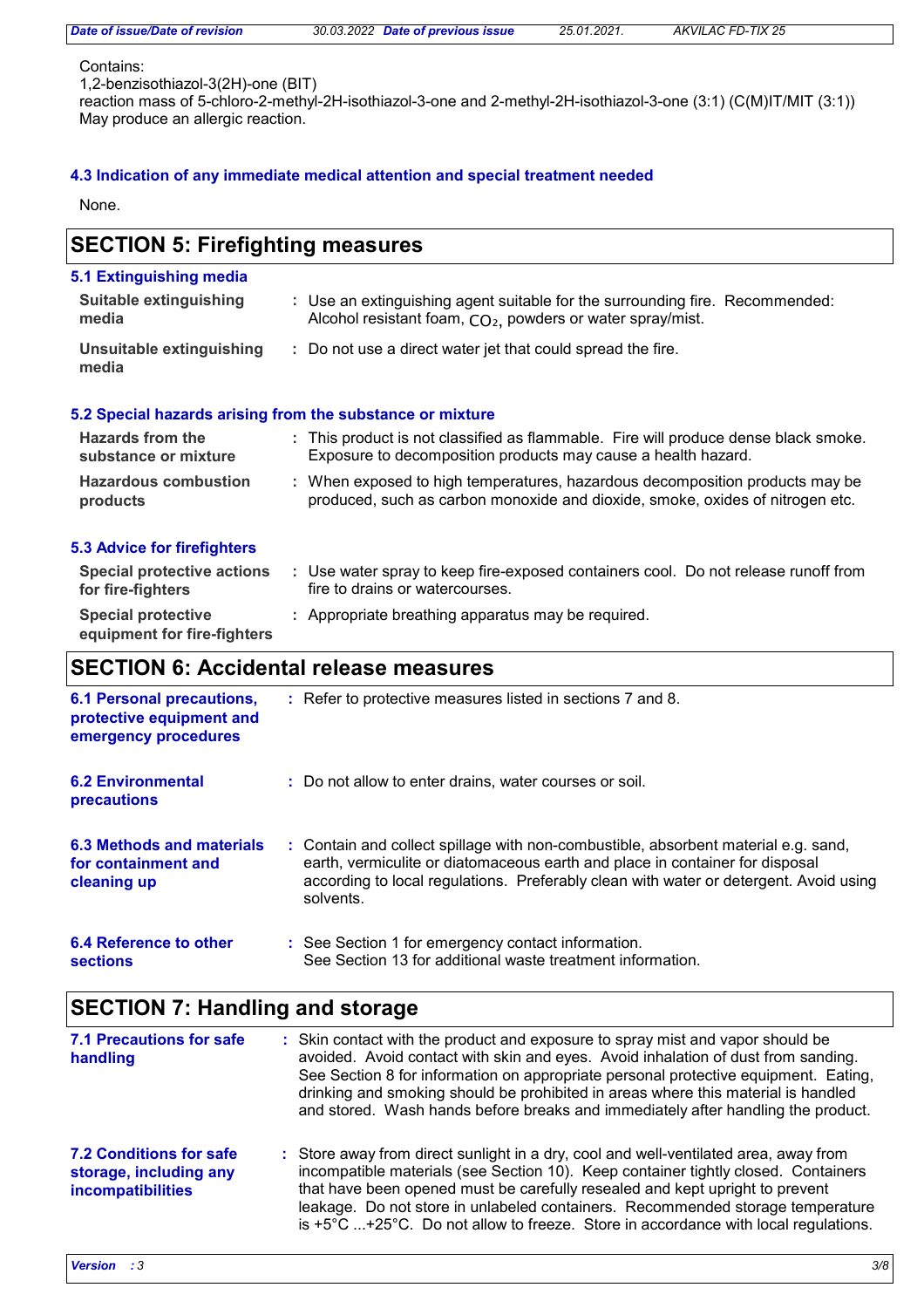**7.3 Specific end use(s) :** None.

# **SECTION 8: Exposure controls/personal protection**

#### **8.1 Control parameters**

**Occupational exposure limits**

#### No exposure limit value known.

**procedures**

Recommended monitoring : If this product contains ingredients with exposure limits, personal, workplace atmosphere or biological monitoring may be required to determine the effectiveness of the ventilation or other control measures and/or the necessity to use respiratory protective equipment.

#### **DNELs/DMELs**

No DNELs/DMELs available.

#### **PNECs**

No PNECs available.

#### **8.2 Exposure controls**

#### **Appropriate engineering controls**

Provide adequate ventilation. Comply with the health and safety at work laws.

#### **Individual protection measures**

| <b>Eye/face protection</b>    | : Safety eyewear should be used when there is a likelihood of exposure. Use safety<br>eyewear (EN166), especially during spray-application.                                                                                                                                                                                                                                                |
|-------------------------------|--------------------------------------------------------------------------------------------------------------------------------------------------------------------------------------------------------------------------------------------------------------------------------------------------------------------------------------------------------------------------------------------|
| <b>Hand protection</b>        | : Wear protective gloves. Gloves should be replaced regularly and if there is any<br>sign of damage to the glove material. The instructions and information provided by<br>the glove manufacturer on use, storage, maintenance and replacement must be<br>followed.<br>Recommended glove material (EN374):<br>> 8 hours (breakthrough time): nitrile rubber<br>Not recommended: PVA gloves |
| <b>Skin protection</b>        | : Wear appropriate personal protective clothing to prevent skin contact.                                                                                                                                                                                                                                                                                                                   |
| <b>Respiratory protection</b> | : If ventilation during spray-application is inadequate, use respirators with<br>combination filter AP, gas/dust filter (EN405:2001). Wear a respirator with type P2<br>filter during sanding (EN149:2001). Be sure to use an approved/certified respirator<br>or equivalent. Check that mask fits tightly and change filter regularly.                                                    |

## **SECTION 9: Physical and chemical properties**

#### **9.1 Information on basic physical and chemical properties**

| <b>Appearance</b>                                      |                                                          |
|--------------------------------------------------------|----------------------------------------------------------|
| <b>Physical state</b>                                  | : Liquid.                                                |
| Color                                                  | : Coloured                                               |
| Odor                                                   | : Mild.                                                  |
| <b>Odor threshold</b>                                  | : Not relevant for the hazard assessment of the product. |
| рH                                                     | : Not relevant for the hazard assessment of the product. |
| <b>Melting point/freezing point</b>                    | : Not available.                                         |
| Initial boiling point and<br>boiling range             | : Not available.                                         |
| <b>Flash point</b>                                     | : $>100 °C$                                              |
| <b>Evaporation rate</b>                                | : Not available.                                         |
| Flammability (solid, gas)                              | : Not applicable. Product is a liquid.                   |
| <b>Upper/lower flammability or</b><br>explosive limits | : Not available.                                         |
| Vapor pressure                                         | : Not available.                                         |
| Vapor density                                          | : Not available.                                         |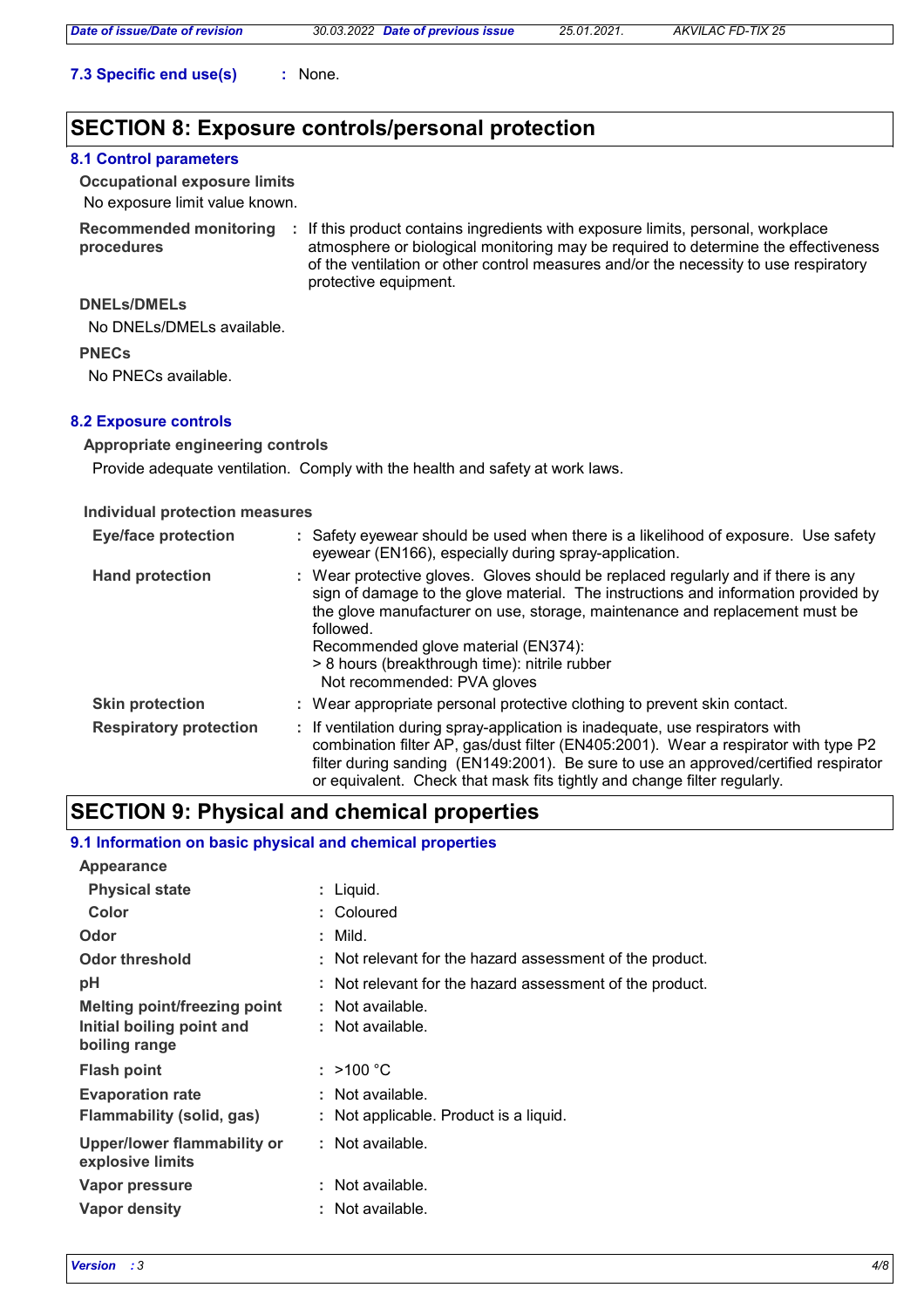| Date of issue/Date of revision              | 30.03.2022 Date of previous issue                        | 25.01.2021. | <b>AKVILAC FD-TIX 25</b> |  |
|---------------------------------------------|----------------------------------------------------------|-------------|--------------------------|--|
| <b>Density</b>                              | $: 1$ g/cm <sup>3</sup>                                  |             |                          |  |
| Solubility(ies)                             | : Miscible in water.                                     |             |                          |  |
| Partition coefficient: n-octanol/:<br>water | Not applicable.                                          |             |                          |  |
| <b>Auto-ignition temperature</b>            | : Not available.                                         |             |                          |  |
| Decomposition temperature                   | : Not relevant for the hazard assessment of the product. |             |                          |  |
| <b>Viscosity</b>                            | : Not relevant for the hazard assessment of the product. |             |                          |  |
| <b>Explosive properties</b>                 | : No explosive ingredients present.                      |             |                          |  |
| <b>Oxidizing properties</b>                 | : No oxidizing ingredients present.                      |             |                          |  |
| <b>Particle characteristics</b>             |                                                          |             |                          |  |
| <b>Median particle size</b>                 | Not applicable.                                          |             |                          |  |

**9.2 Other information**

No additional information.

# **SECTION 10: Stability and reactivity**

| <b>10.1 Reactivity</b>                          | $\therefore$ See Section 10.5.                                                                                                                                |
|-------------------------------------------------|---------------------------------------------------------------------------------------------------------------------------------------------------------------|
| <b>10.2 Chemical stability</b>                  | : Stable under recommended storage and handling conditions (see Section 7).                                                                                   |
| 10.3 Possibility of<br>hazardous reactions      | : Under normal conditions of storage and use, hazardous reactions will not occur.                                                                             |
| <b>10.4 Conditions to avoid</b>                 | : Avoid extreme heat and freezing.                                                                                                                            |
| 10.5 Incompatible materials                     | : Keep away from the following materials to prevent strong exothermic reactions:<br>oxidizing agents<br>strong acids<br>strong alkalis                        |
| <b>10.6 Hazardous</b><br>decomposition products | : When exposed to high temperatures, hazardous decomposition products may be<br>produced, such as carbon monoxide and dioxide, smoke, oxides of nitrogen etc. |

# **SECTION 11: Toxicological information**

#### **11.1 Information on toxicological effects**

There is no testdata available on the product itself.

The product is not classified as hazardous according to Regulation (EC) 1272/2008 as amended.

Long term exposure to spray mist may produce respiratory tract irritation. Prolonged or repeated contact can defat the skin and lead to irritation, cracking and/or dermatitis.

**Acute toxicity**

Not classified.

**Irritation/Corrosion**

Not classified.

**Sensitization**

Not classified.

The product contains sensitizing substances mentioned in sections 2 and 3.

**Mutagenicity**

Not classified.

**Carcinogenicity**

Not classified.

**Reproductive toxicity**

Not classified.

**Teratogenicity**

Not classified.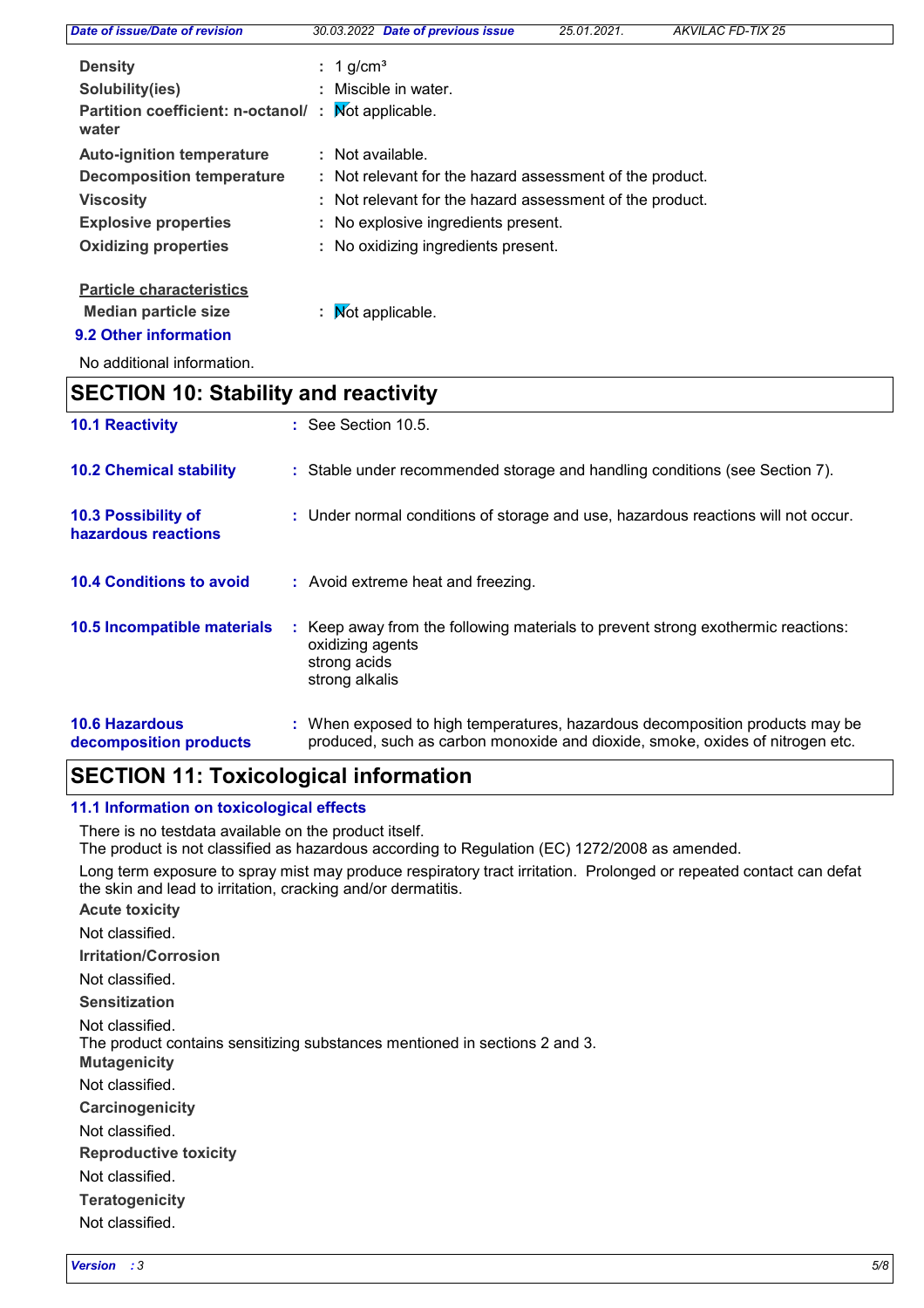**Specific target organ toxicity (single exposure) Specific target organ toxicity (repeated exposure)** Not classified. Not classified.

**Aspiration hazard** Not classified.

# **SECTION 12: Ecological information**

Ecological testing has not been conducted on this product. The product is not classified as environmentally hazardous according to Regulation (EC) 1272/2008.

Do not allow to enter drains, water courses or soil.

#### **12.1 Toxicity**

| <b>Product/ingredient name</b>                   | <b>Result</b>        | <b>Species</b>               | <b>Exposure</b> |
|--------------------------------------------------|----------------------|------------------------------|-----------------|
| $\sqrt{1/2}$ -benzisothiazol-3(2H)-<br>one (BIT) | Acute EC50 0.36 mg/l | Algae - Skeletonema costatum | 72 hours        |
|                                                  | Acute LC50 0.74 mg/l | Fish                         | 96 hours        |

#### **12.2 Persistence and degradability**

| <b>Product/ingredient name</b>                                                                                                                     | <b>Aquatic half-life</b> | <b>Photolysis</b> | <b>Biodegradability</b> |
|----------------------------------------------------------------------------------------------------------------------------------------------------|--------------------------|-------------------|-------------------------|
| reaction mass of 5-chloro-<br>∣2-methyl-2H-isothiazol-<br>3-one and 2-methyl-2H-<br>$ $ isothiazol-3-one $(3:1)$ $(C(M))$<br>$\vert$ IT/MIT (3:1)) |                          |                   | Readily                 |

#### **12.3 Bioaccumulative potential :** No specific data.

| 12.4 Mobility in soil |  |
|-----------------------|--|
|-----------------------|--|

| Soil/water partition<br>coefficient (Koc) | : Not available. |
|-------------------------------------------|------------------|
| <b>Mobility</b>                           | : Not available. |

#### **12.5 Results of PBT and vPvB assessment**

This mixture does not contain any substances that are assessed to be a PBT or a vPvB.

#### **12.6 Other adverse effects :**

# **SECTION 13: Disposal considerations**

#### **13.1 Waste treatment methods**

**Product**

**Methods of disposal :** Gather residues into waste containers. Liquid residue must not be emptied into drains or sewage system, but handled in accordance with national regulations. Product residues should be left at special companies which have permission for gathering this kind of wastes.

**European waste catalogue (EWC)**

| Waste code | <b>Waste designation</b>                                                          |  |
|------------|-----------------------------------------------------------------------------------|--|
| 08 01 11*  | waste paint and varnish containing organic solvents or other hazardous substances |  |
| 108 01 12  | l waste paint and varnish other than those mentioned in 08 01 11.                 |  |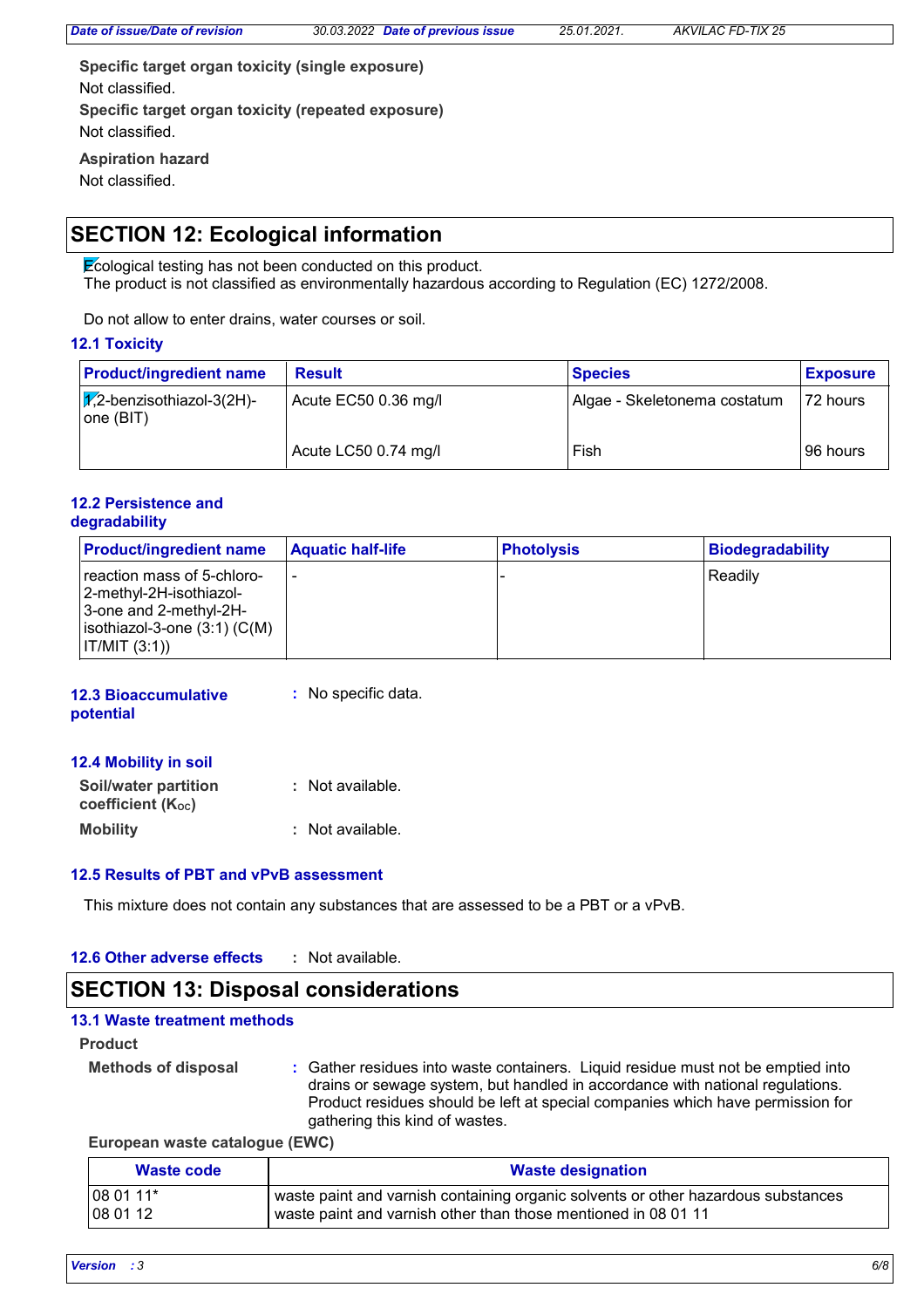|  | Date of issue/Date of revision |  |  |
|--|--------------------------------|--|--|
|--|--------------------------------|--|--|

If this product is mixed with other wastes, the original waste product code may no longer apply and the appropriate code should be assigned. For further information, contact your local waste authority.

#### **Packaging**

**Methods of disposal :** Empty packaging should be recycled or disposed of in accordance with national regulations.

**Special precautions :**

: No additional information.

# **SECTION 14: Transport information**

This product is not regulated for carriage according to ADR/RID, IMDG, IATA.

|                                           | <b>ADR/RID</b>           | <b>IMDG</b>    | <b>IATA</b>    |
|-------------------------------------------|--------------------------|----------------|----------------|
| 14.1 UN number                            | Not regulated.           | Not regulated. | Not regulated. |
| 14.2 UN proper<br>shipping name           | $\blacksquare$           | -              |                |
| <b>14.3 Transport</b><br>hazard class(es) | $\overline{\phantom{0}}$ | -              |                |
| 14.4 Packing<br>group                     | $\blacksquare$           | ۰              |                |
| 14.5<br><b>Environmental</b><br>hazards   | No.                      | No.            | No.            |

**14.6 Special precautions for Transport within user's premises:** always transport in closed containers that are **: user** upright and secure. Ensure that persons transporting the product know what to do in the event of an accident or spillage.

#### **14.7 Transport in bulk according to IMO :** Not available.

## **instruments**

# **SECTION 15: Regulatory information**

**15.1 Safety, health and environmental regulations/legislation specific for the substance or mixture**

**EU Regulation (EC) No. 1907/2006 (REACH)**

**Other EU regulations**

**Europe inventory :** Not determined.

**Persistent Organic Pollutants**

Not listed.

#### **15.2 Chemical Safety Assessment** This product contains substances for which Chemical Safety Assessments are still **:** required.

# **SECTION 16: Other information**

 $\nabla$  Indicates information that has changed from previously issued version.

| $\therefore$ ATE = Acute Toxicity Estimate                                    |
|-------------------------------------------------------------------------------|
| CLP = Classification, Labelling and Packaging Regulation [Regulation (EC) No. |
| 1272/2008]                                                                    |
| DMEL = Derived Minimal Effect Level                                           |
| DNEL = Derived No Effect Level                                                |
| EUH statement = CLP-specific Hazard statement                                 |
| PBT = Persistent, Bioaccumulative and Toxic                                   |
| PNEC = Predicted No Effect Concentration                                      |
|                                                                               |